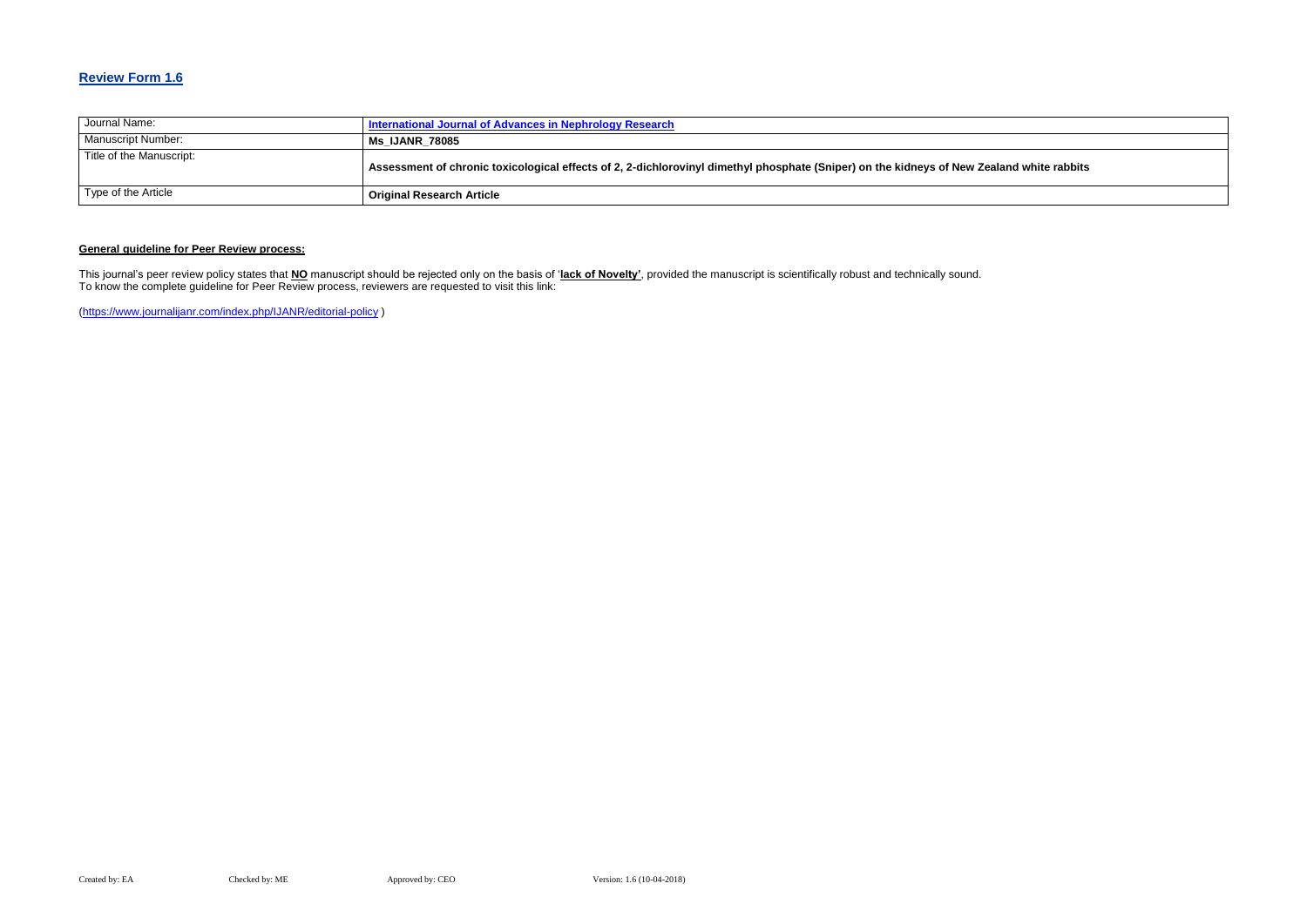## **Review Form 1.6**

#### **PART 1: Review Comments**

**Reviewer's comment Author's comment** *(if agreed with reviewer, correct the manuscript and manuscript. It is mandatory that authors should write his/her feedback here)*

|                                     | <b>Reviewer's comment</b>                                                             | Author's comment (if a<br>highlight that part in the<br>write his/her feedback he |
|-------------------------------------|---------------------------------------------------------------------------------------|-----------------------------------------------------------------------------------|
| <b>Compulsory REVISION comments</b> |                                                                                       |                                                                                   |
|                                     | 1. ABSTRACT                                                                           |                                                                                   |
|                                     | The first sentence on the unit of animal weight need to be rectified.                 |                                                                                   |
|                                     |                                                                                       |                                                                                   |
|                                     | 2. INTRODUCTION                                                                       |                                                                                   |
|                                     | The concern raised in the first sentence of the last paragraph on acute toxicity      |                                                                                   |
|                                     | (suicidal and homicidal death) does not match the present experimental design         |                                                                                   |
|                                     | (chronic toxicity. Hence, the results of this study cannot explain the mechanism of   |                                                                                   |
|                                     | toxicity for suicidal and homicidal death.                                            |                                                                                   |
|                                     | PROCUREMENT AND ADMINISTRATION OF SNIPER<br>З.                                        |                                                                                   |
|                                     | <b>Inhalation study:</b> The procedure for the administration of Sniper appears to be |                                                                                   |
|                                     | faulty/defective design. The authors stated that they administered 10% of LD50 of     |                                                                                   |
|                                     | inhaled 2-2 dichloro vinyl dimethyl phosphate which may not be correct. Acute         |                                                                                   |
|                                     | toxicity of inhaled substances is graded as Lethal concentration 50 (LC50) not        |                                                                                   |
|                                     | LD50. This refers to concentration of the 2-2 dichloro vinyl dimethyl phosphate in    |                                                                                   |
|                                     | vapor/inhalation chamber. This has raised more questions. For instance, how did       |                                                                                   |
|                                     | the authors mixed the 2-2 dichloro vinyl dimethyl phosphate at LC50 with water and    |                                                                                   |
|                                     | sprayed again?; How was the concentration of the 2-2 dichloro vinyl dimethyl          |                                                                                   |
|                                     | phosphate in the inhalation chamber measured? What was the volume of the              |                                                                                   |
|                                     | inhalation chamber? if the concentration of the 2-2 dichloro vinyl dimethyl           |                                                                                   |
|                                     | phosphate in the inhalation chamber was not measured, one can conclude that           |                                                                                   |
|                                     | there is no defined exposure dose. The authors should respond appropriately to the    |                                                                                   |
|                                     | issues been raised concerning "Dosing" during the inhalation study or remove the      |                                                                                   |
|                                     | inhalation study (present only oral toxicity study) and modify the manuscript in line |                                                                                   |
|                                     | with the comments.                                                                    |                                                                                   |
|                                     |                                                                                       |                                                                                   |
|                                     | 4. LABORATORY INVESTIGATION OF PARAMETERS                                             |                                                                                   |
|                                     | The method for the determination of each parameter should be stated and               |                                                                                   |
|                                     | referenced (where applicable). Moreover, the principles of the methods are not        |                                                                                   |
|                                     | relevant and should be deleted.                                                       |                                                                                   |
|                                     |                                                                                       |                                                                                   |
|                                     | 5. RESULTS AND DISCUSSION                                                             |                                                                                   |